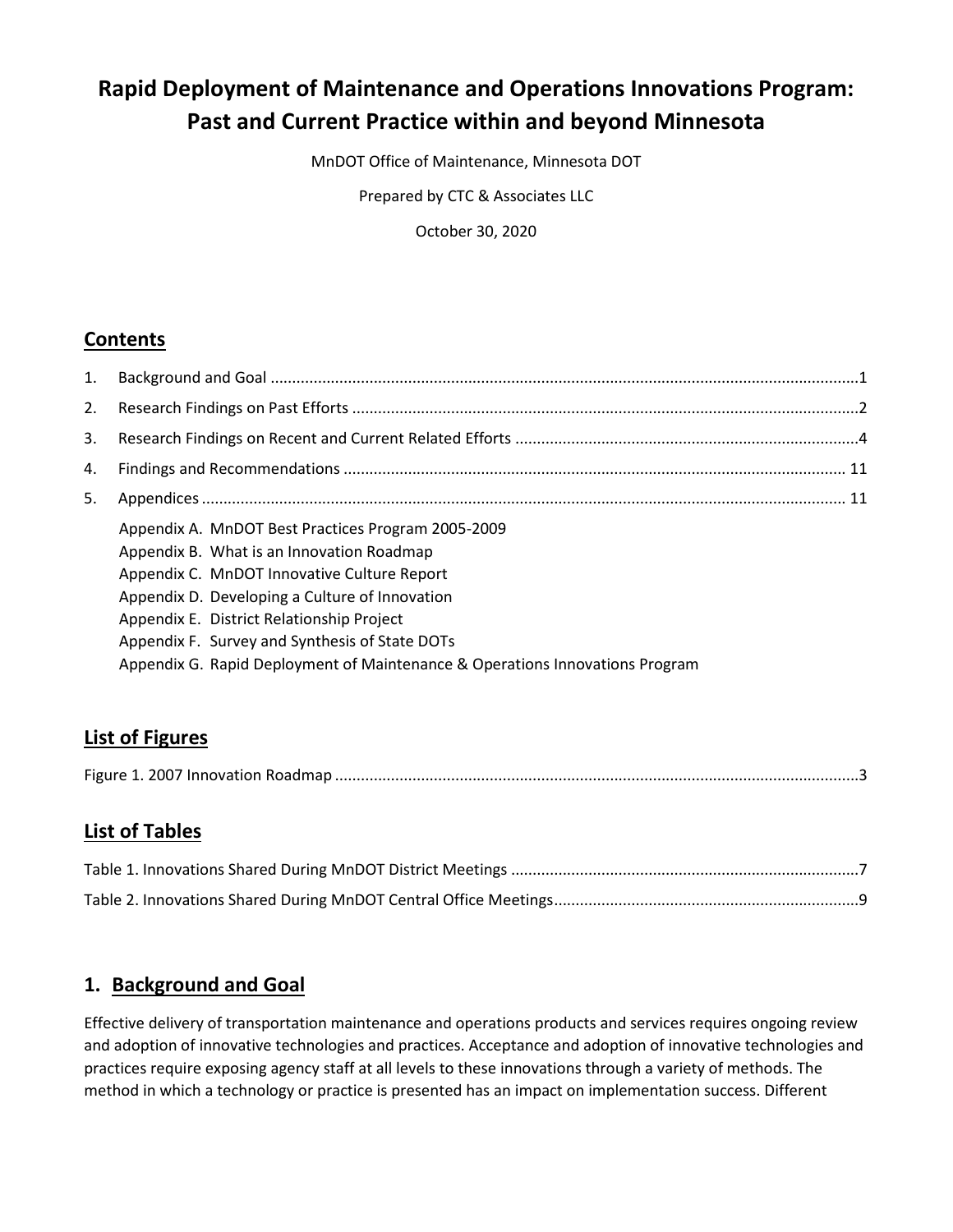approaches are needed for different innovations based on their nature, scope and potential impacts to delivery of products and services aimed at meeting strategic plans. At the start of 2020, the Minnesota Department of Transportation (MnDOT) did not have a coordinated and comprehensive agencywide program to foster the adoption of maintenance and operations innovations.

In February 2020, MnDOT Operations Division leadership brought forward support toward development and implementation of a program to rapidly deploy innovative technologies and practices across MnDOT districts in support of improving maintenance operations. Implementation of the program is expected to occur by July 1, 2021.

In March 2020, the Office of Maintenance was tasked with developing this program, starting with the performing of background research, including surveys and interviews, to support this effort. Specifically, the research would investigate what has been done before or is being done now—within and beyond MnDOT—to help inform the development and implementation of the new program. The results of this research are presented in this report.

## <span id="page-1-0"></span>**2. Research Findings on Past Efforts**

#### **Minnesota DOT's Past Efforts**

Prior to 2020, work had been done in MnDOT to address and advance innovation deployment and best practices. These were reviewed to see which might be relevant and helpful to the current effort.

Three past efforts highlighted here are a 2005-2009 best practices program, a 2007 innovation roadmap, and a 2010 innovation culture assessment report.

**MnDOT Best Practices Program**, MnDOT Operations Division and Engineering Services Division, 2005-2009. Program overview, including participants, processes and a project list, are in [Appendix A.](http://www.dot.state.mn.us/maintenance/files/research/MOI%20Program/Appendix%20A%20-%20MnDOT%20Best%20Practices%20Program%202005-2009.pdf)

This program described "best practices" as "proven effective processes or tools that are replicable across multiple MnDOT districts or offices." The goal was to have best practices contribute to better end results for customers, the transportation system or operations, as well as more efficient and productive use of resources.

Participation included division directors, office directors, district engineers and functional groups.

The new 2020 effort has shifted focus away from "best practices" (how is "best" measured or determined?) to rapid development and deployment of innovative solutions.

**What is an Innovation Roadmap?** MnDOT Research Services Section, 2007. [Appendix B.](http://www.dot.state.mn.us/maintenance/files/research/MOI%20Program/Appendix%20B%20-%20What%20is%20an%20Innovation%20Roadmap.pdf)

The roadmap shown in Figure 1 was developed by the Research Services Section within the Office of Investment Management. It was intended to help facilitate the agencywide deployment of research and implementation products as aligned with the MnDOT 2007 R&D Strategic Plan.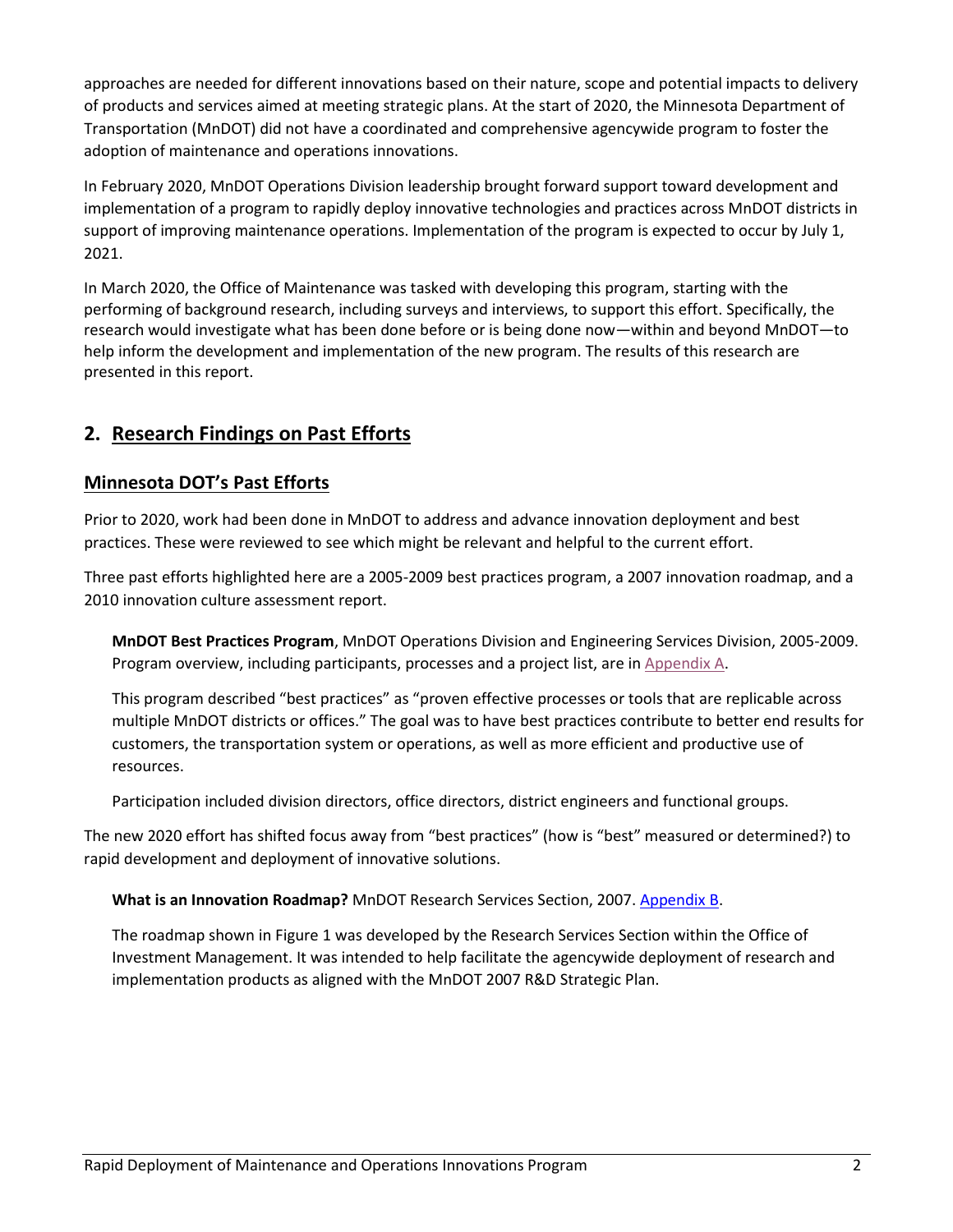# What is an Innovation Roadmap?



**Figure 1. 2007 Innovation Roadmap**

<span id="page-2-0"></span>[Appendix B](http://www.dot.state.mn.us/maintenance/files/research/MOI%20Program/Appendix%20B%20-%20What%20is%20an%20Innovation%20Roadmap.pdf) includes more details on this roadmap and defines the terms that appear in Figure 1.

The roadmap was a valuable tool with limited implementation. It helps present a picture of the steps necessary to get from the research stage through the development/implementation stage and into the operational environment. In so doing, it distinguishes the many phases of research and development through definitions and a process flow.

Importantly, it considers end-user products and the research and development projects that are necessary for implementing those end-user products.

This roadmap concept has evolved since 2007 toward a focus on measuring product/service levels and life-cycle analysis rather than return on investment. The conceptualization of which steps belong to "research" versus "implementation" has also shifted.

**MnDOT's Innovation Culture Assessment Report**, MnDOT Office of Policy, Analysis, Research & Innovation, 2010[. Appendix C.](http://www.dot.state.mn.us/maintenance/files/research/MOI%20Program/Appendix%20C%20-%20MnDOT%20Innovative%20Culture%20Report.pdf)

In this effort, MnDOT's Office of Policy, Analysis, Research & Innovation conducted an internal assessment that aimed to answer three questions through a series of interviews within the agency:

- What are the perceived challenges to a culture of innovation?
- What is needed in the current organizational structure to adopt a culture of innovation?
- How can we design and develop an innovation plan (approach) to meet the strategic needs of MnDOT?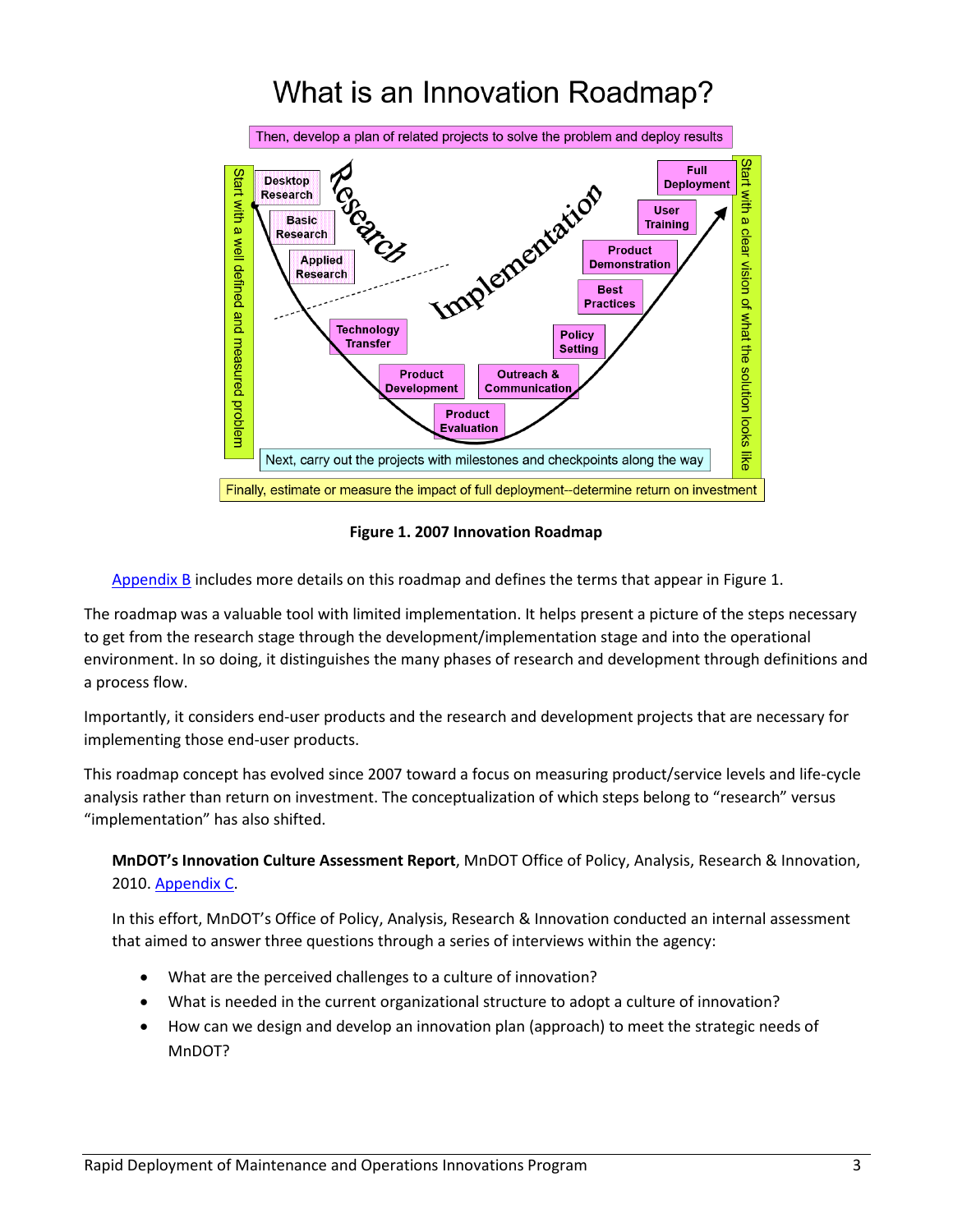The investigator's findings are presented in three areas:

- **Innovation "currency"** or strengths, including strong leadership vision, positive momentum, pockets of success, and employee leadership development.
- **Situational opportunities and challenges** tied to the agency's diverse and decentralized organizational structure and differing viewpoints on implementing innovation.
- **Big ideas**, such as making innovation visible, establishing the district as the customer, and challenging locked-in ideas, among others.

The findings are further detailed in the report.

Many of the observations in the Innovation Culture Assessment Report remain true 10 years later and reflect the need for continual effort in this area.

#### **Other States' Past Efforts**

State DOT innovation was a topic of two synthesis studies conducted over the past decade, one by MnDOT and one by the California Department of Transportation (Caltrans):

- **Developing a Culture of Innovation**, Transportation Research Synthesis of state DOT practice, conducted by MnDOT, 2010. [Appendix D.](http://www.dot.state.mn.us/maintenance/files/research/MOI%20Program/Appendix%20D%20-%20Developing%20a%20Culture%20of%20Innovation.pdf)
- **[Fostering Innovation within State Departments](https://dot.ca.gov/-/media/dot-media/programs/research-innovation-system-information/documents/preliminary-investigations/fostering-innovation-pi-2015-07-28-a11y.pdf) of Transportation**, Caltrans Preliminary Investigation, 2015.

Each of these reports outlined promising innovation programs of multiple state DOTs across the United States. However, based on follow-up investigation conducted for this study, it was found that many of the programs described in these syntheses have evolved or been replaced by newer initiatives. While each of these syntheses has limited value as a "snapshot in time," they nevertheless provide a valuable perspective on the long-term interest in innovation.

Current practices at other state DOTs are discussed later in this report.

## <span id="page-3-0"></span>**3. Research Findings on Recent and Current Related Efforts**

#### **Efforts within MnDOT: the Office of Maintenance and Beyond**

Relevant to this study are recent and current activities within MnDOT that are addressing similar issues. Two are described here, one completed in 2020 by MnDOT Liaison Services and one currently underway by the Office of Research & Innovation.

#### **District Relationships Project**, MnDOT Liaison Services, 2020[. Appendix E.](http://www.dot.state.mn.us/maintenance/files/research/MOI%20Program/Appendix%20E%20-%20District%20Relationships%20Project.pdf)

This effort sought to determine how MnDOT's Office of Project Management & Technical Support (OPMTS) could better serve the districts by identifying business process improvement opportunities, building and strengthening relationships among MnDOT central office and district project delivery staff, and recommending a framework to address future challenges and opportunities.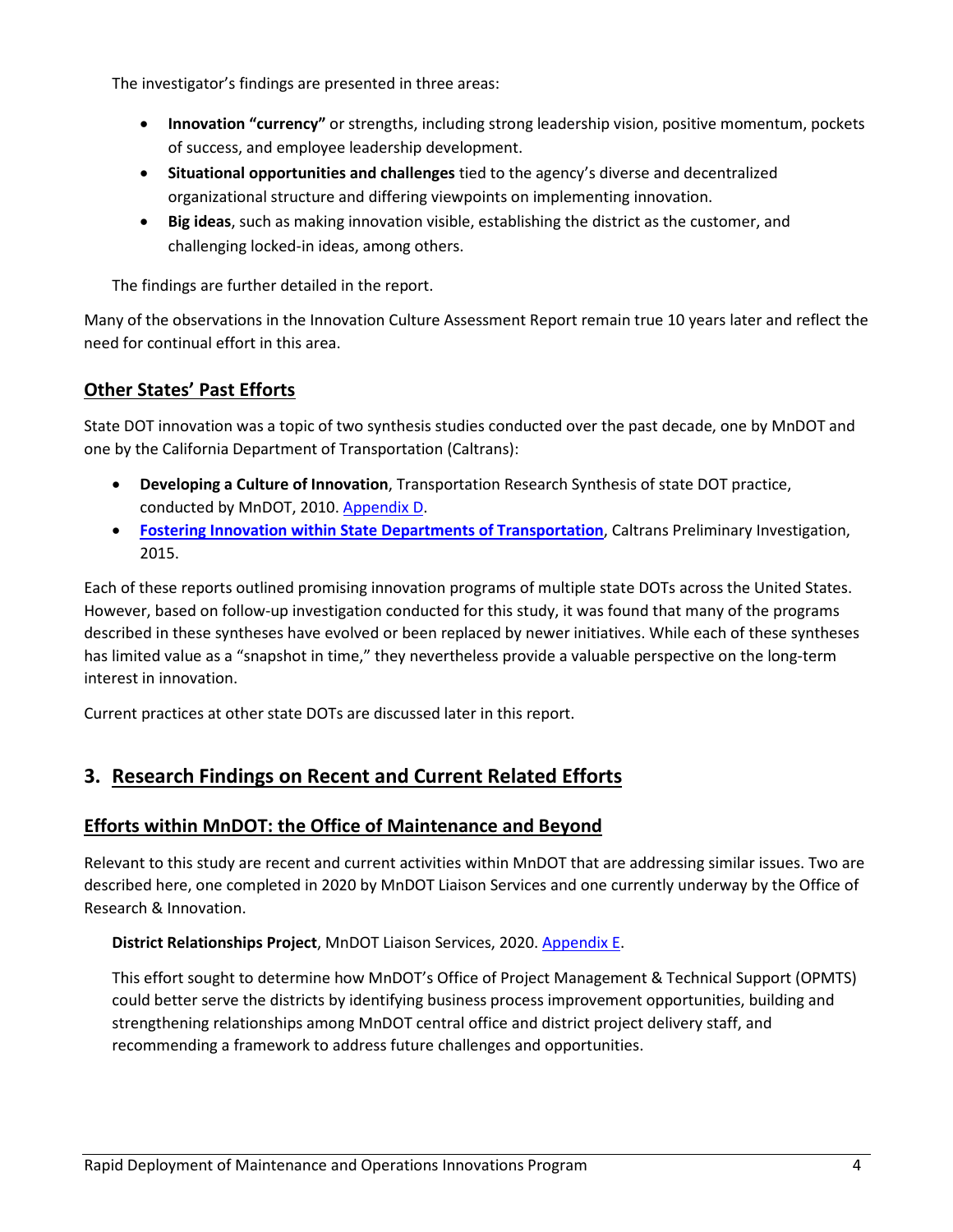The report offers recommendations in the areas of customer service approach, communications, roles/responsibilities, training/learning, process improvements, resources, and implementation prioritization.

**Developing an Innovation Strategy for MnDOT**, MnDOT Office of Research & Innovation (ORI), 2020 (in progress).

Through this effort, ORI will develop an innovation strategy to ensure that the office provides the support needed to help foster innovation throughout the department. The innovation strategy will be shared with other DOTs as an example of creating a strategic roadmap for fostering a culture of innovation and systemically institutionalizing it within the organization.

The ORI effort described above was initiated around the same time as the Rapid Deployment of Maintenance and Operations Innovations effort and is now underway. While these projects differ in scope, the Office of Maintenance and ORI remain in close contact as both progress in parallel as a means to leverage findings of value to the other.

#### **Discussions with MnDOT Districts**

Central to this effort was new outreach and information gathering to determine ideas and approaches to rapid deployment of innovations. This included internal discussion (meeting with MnDOT staff at the central office and districts) and surveys of other states.

The Office of Maintenance held virtual meetings with district leadership, management and supervisory staff in each of the eight districts between May and July 2020.

The agenda included a review of this project and an open discussion on the following topics:

- How to define a best practice.
- How to identify a best practice.
- How to communicate a best practice.
- How to deploy a best practice/what is full deployment?
- Do you have Maintenance and Operations best practice examples to share?

Highlighted results of the discussions with district staff follow. As noted several times in these discussions, there is a distinction between a best practice and an innovation. The discussions focused on innovation more broadly than best practices.

- *How to define a best practice/innovation*
	- o Defining "best" was a difficult undertaking. What may be considered best somewhere may not be best (or even beneficial) somewhere else.
	- o A best practice should include quality, safety and consistency.
	- o The 2005-2009 program definition of best practices was "proven effective processes or tools that are replicable across multiple MnDOT districts or offices." This definition was presented to meeting participants. There was no opposition to this definition or its intention during discussions.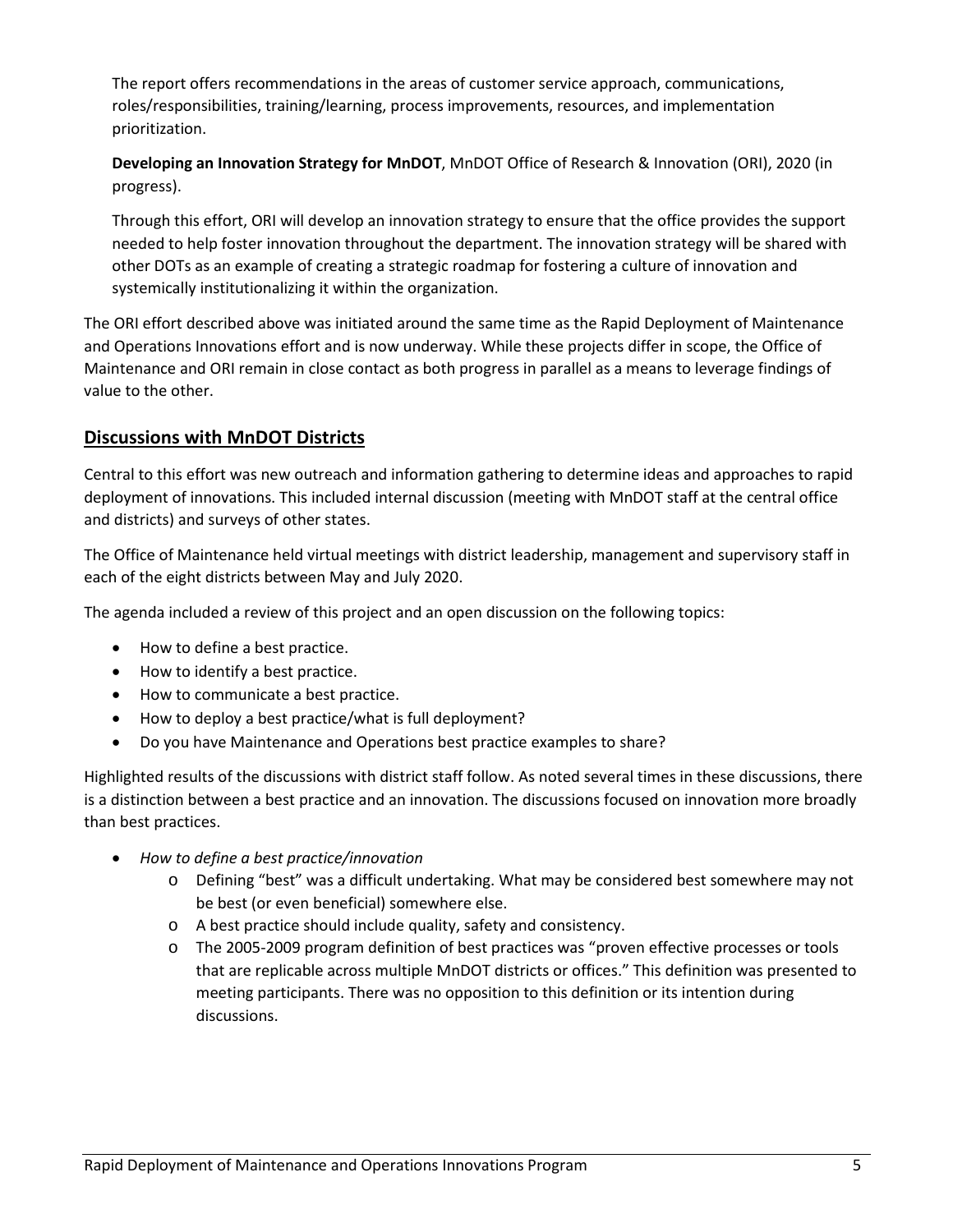- *How to identify a best practice/innovation*
	- o Innovations can be found anywhere: from other states, other agencies, industries, online, by attending a conference, through conversations across the agency, etc.
- *How to communicate a best practice/innovation*
	- o Two-way communication (conversations, interactions, demonstrations, expos) is much more effective than one-way communication (emails, websites).
	- o Communication often will not happen on its own. It is important to create opportunities for two-way communication to occur, such as by holding peer exchanges, expos, or standing events for sharing information.
	- o Achieving implementation of innovation requires perseverance.
	- o Creating an innovative environment includes rewarding innovators (those who go "above and beyond" their regular duties).
- *How to deploy a best practice/innovation. What is full deployment?*
	- $\circ$  A significant barrier to deployment (possibly only a perceived one) is a disconnect in the base level of knowledge/understanding between leadership, management and staff. This knowledge gap may include the how, what and why of an innovation.
	- o Insufficient funding can be another barrier to implementing innovations.
	- o Communication and training are vital, but there may not be enough supervisory skill/authority to adequately reach staff. For example, is there an ideal minimum ratio of supervisors to staff? Are there too many supervisors or too few?
	- o Getting leadership behind an innovation may be required at certain points if an innovation is seen as adversely impacting the agency as a whole in some way.
	- o Drawing from peers who have successfully deployed an innovation—and learning how specific implementation pitfalls can be avoided—will help facilitate deployment.
- *Do you have Maintenance and Operations best practice/innovation examples to share?*
	- o Table 1 below lists innovations highlighted during MnDOT district meetings. This is a selection of innovations, not an exhaustive list.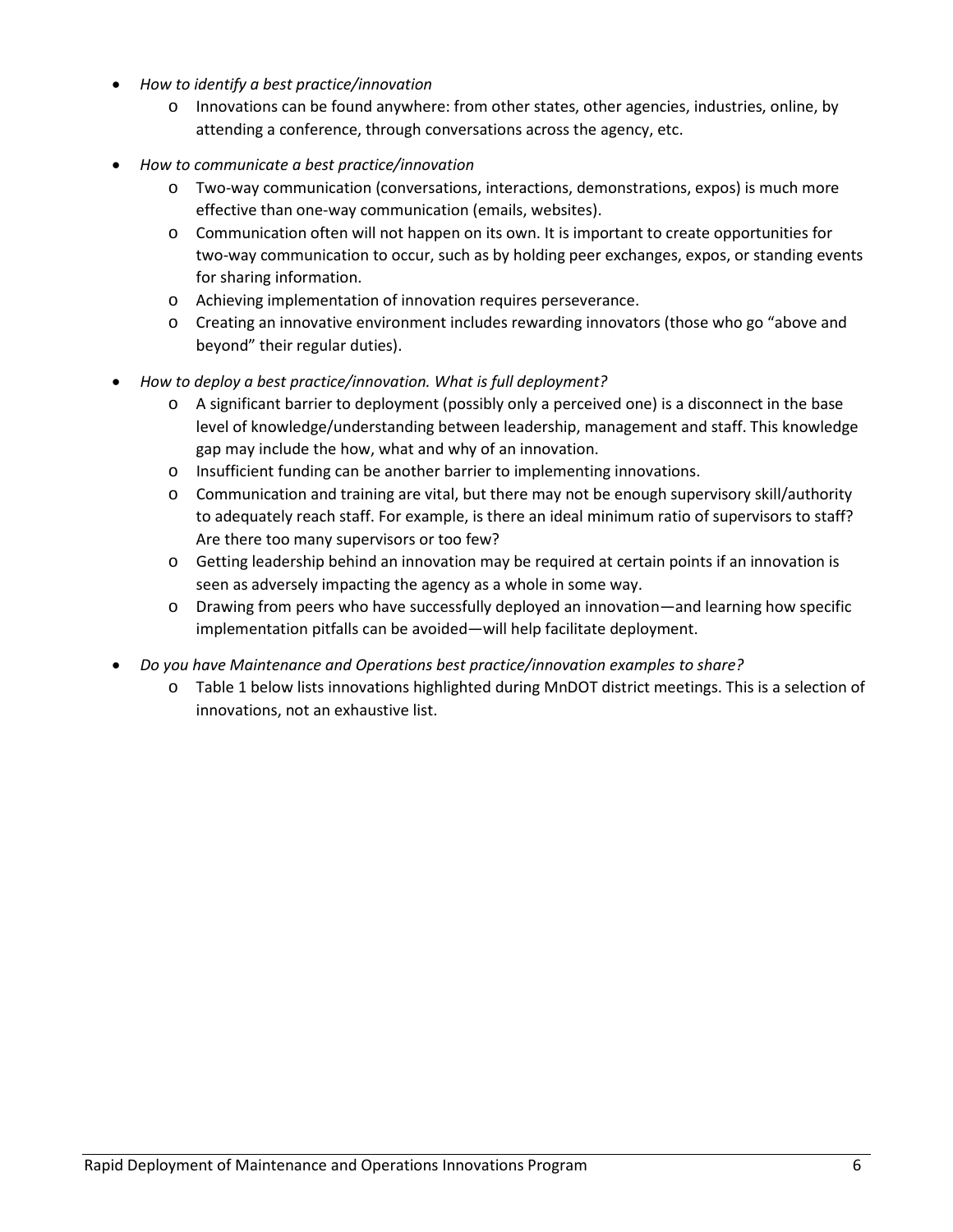<span id="page-6-0"></span>

| <b>Primary Product</b> | <b>Best Practice/Innovation Idea</b>                            |
|------------------------|-----------------------------------------------------------------|
| and Service*           |                                                                 |
| All                    | COVID-19 barrier for six-pack cab truck                         |
| All                    | Crossover staff utilization                                     |
| All                    | Determine ideal supervisor-to-staff ratio                       |
| BSI&M, R&RM            | Beaver dam removal                                              |
| BSI&M, R&RM, TO&M      | Bridge & Road Construction (BARC) fund spending methods         |
| R&RM                   | Air patch truck utilization                                     |
| R&RM                   | Bobcat hopper for pavement patching                             |
| R&RM                   | Cable median barrier spreader                                   |
| R&RM                   | Concrete pavement repair methods                                |
| R&RM                   | Driver-assist systems                                           |
| R&RM                   | <b>Emulsion tank utilization</b>                                |
| R&RM                   | Equipment sharing and uniformity                                |
| R&RM                   | Fleet management practices                                      |
| R&RM                   | Herbicide spray truck utilization                               |
| R&RM                   | Laid-in-place bituminous surface treatment contracts            |
| R&RM                   | Mastic patching applications                                    |
| R&RM                   | Reduce mowing equipment fleet and operators                     |
| R&RM                   | Tree trimming using contracted services                         |
| R&RM                   | Tree trimming using Quick Saw                                   |
| R&RM                   | Tunnel washing                                                  |
| R&RM                   | Wedge paving                                                    |
| <b>S&amp;I</b>         | Alternative winter chemical usage                               |
| <b>S&amp;I</b>         | Better lighting on plow trucks                                  |
| <b>S&amp;I</b>         | Ice breaker applications                                        |
| <b>S&amp;I</b>         | Living snow fence utilization                                   |
| <b>S&amp;I</b>         | Target specific trucks for slurry service over a broadened area |
| <b>S&amp;I</b>         | TowPlow utilizing forestry fire hose spray system               |
| <b>S&amp;I</b>         | Winter slurry application                                       |
| <b>TO&amp;M</b>        | Dedicated emergency detour kit                                  |

#### **Table 1. Innovations Shared During MnDOT District Meetings**

\*Maintenance and Operations products and services:

- R&RM Road and Roadside Maintenance
- S&I Snow & Ice
- TO&M Traffic Operations & Maintenance
- BSI&M Bridges/Structures Inspection & Maintenance

#### **Discussions with MnDOT Central Office**

Discussions with central office staff included the following sections and units:

- Office of Maintenance
	- o Building Services
	- o Finance
	- o Fleet Management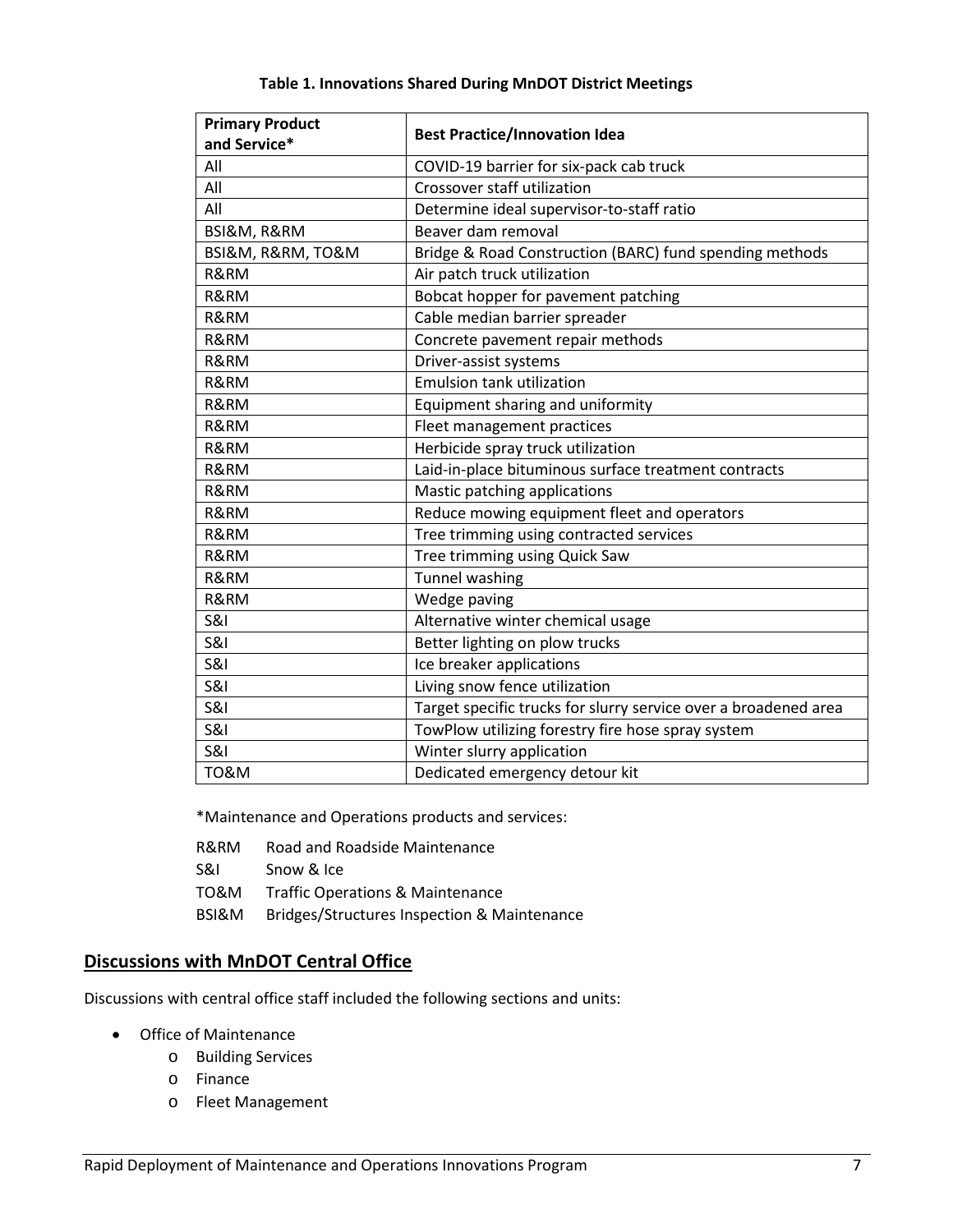- o Geographic Information Systems
- o Operations, Work Zone Safety and Sign-Striping
- o Road Weather Technology
- o Training: State and Local
- Office of Materials & Road Research

The central office discussions focused on the same questions the district discussions. Highlighted results of the discussions with MnDOT central office sections and units follow.

- *How to define a best practice/innovation*
	- o The 2005-2009 program definition of best practices was "proven effective processes or tools that are replicable across multiple MnDOT districts or offices." This was generally accepted in principle.
- *How to identify a best practice/innovation*
	- o Central office interviewees said the same as the MnDOT district interviewees: Innovations come from all possible sources (internal and external, literature, Internet, etc.).
	- o Every worker (front-line and management) has their own ideas on what is innovative based on their experience, expertise and perspective.
- *How to communicate a best practice/innovation*
	- o People must see things in order to believe them. Supervisors need to give staff "white space" (time to be creative and think outside the box, rather than being told how everything must be done).
	- o Have people who have succeeded with an innovation communicate the value and the proof of success.
	- o Get in front of the right groups with demonstrations, presentations, and opportunities for oneon-one interaction.
	- o Leadership must get behind and support innovations.
	- $\circ$  It is important both to train (how to do something) and to educate (explain why something is done).
- *How to deploy a best practice/innovation. What is full deployment?*
	- o Select (and adapt if necessary) an innovation that fits a need based on geography, traffic, budgets, public expectations, etc.
	- o Allow flexibility at the local level to meet local needs and requirements. However, this goes hand-in-hand with accountability at the local level.
	- o Deployment success can be evaluated by measuring changes in behavior that lead to a different way of delivering a product or service.
	- o Is "full deployment" a goal? Is it antithetical to the idea of continuous improvement?
- *Do you have Maintenance and Operations best practice/innovation examples to share?*
	- o Table 2 below lists innovations highlighted during MnDOT central office meetings. Again, this is a selection of innovations, not an exhaustive list.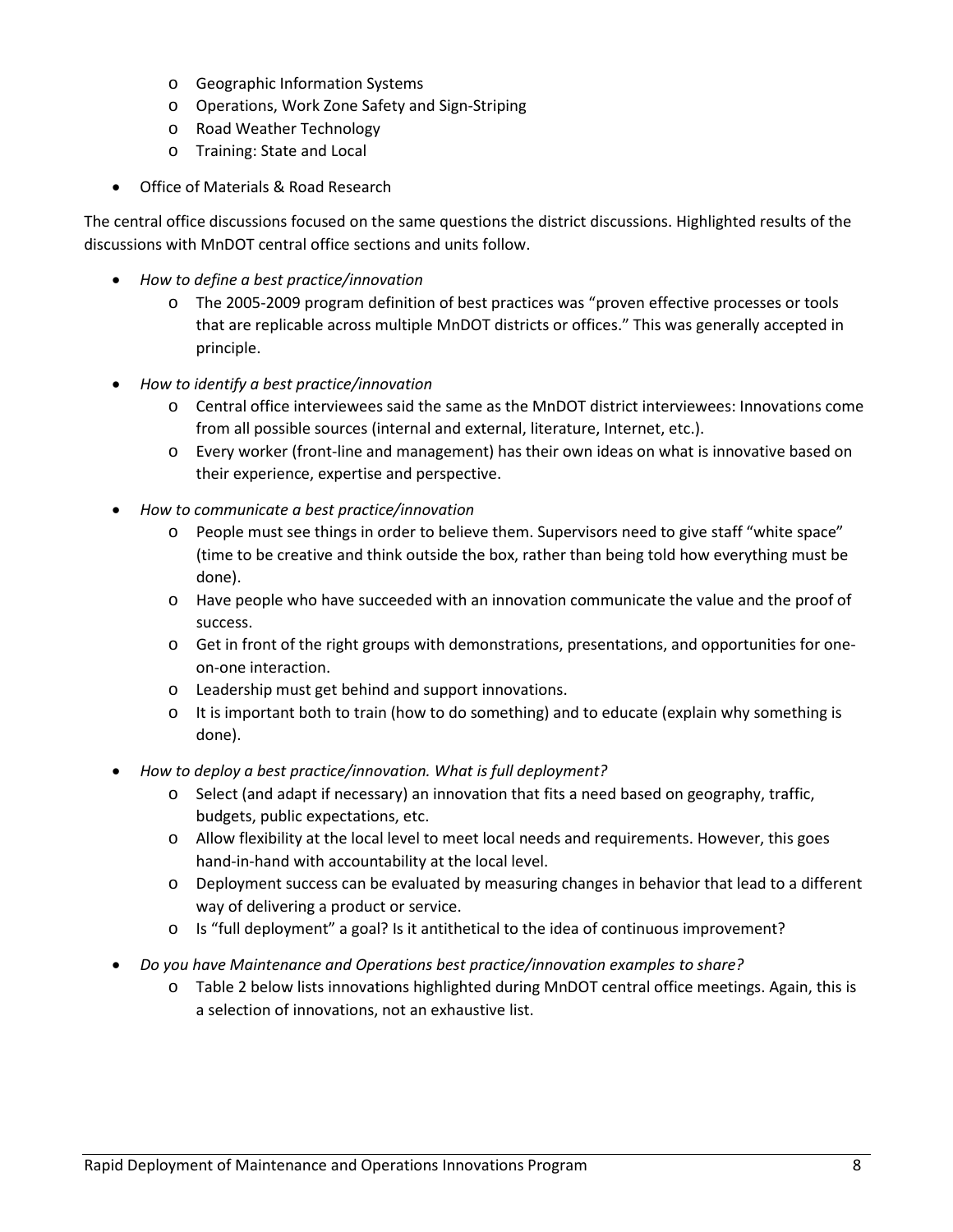<span id="page-8-0"></span>

| <b>Primary Product</b><br>and Service* | <b>Best Practice/Innovation Idea</b>           |
|----------------------------------------|------------------------------------------------|
| All                                    | Developing shared drive folders                |
| All                                    | <b>Equipment fabrication</b>                   |
| All                                    | Reducing temperature set points for facilities |
| R&RM                                   | Adopt a Highway                                |
| R&RM                                   | <b>Mastics</b>                                 |
| S&I                                    | Alternative winter chemicals                   |
| <b>S&amp;I</b>                         | Coverall salt sheds                            |
| <b>S&amp;I</b>                         | Snowplow Operator Training (SPOT) program      |
| TO&M                                   | Centralized sign production                    |
| <b>TO&amp;M</b>                        | Centralized striping                           |
| <b>TO&amp;M</b>                        | Damage restitution                             |

#### **Table 2. Innovations Shared During MnDOT Central Office Meetings**

\*Maintenance and Operations products and services:

- R&RM Road and Roadside Maintenance
- S&I Snow & Ice
- TO&M Traffic Operations & Maintenance
- BSI&M Bridges/Structures Inspection & Maintenance

#### **Other State DOTs—Survey and Synthesis**

To learn about current innovation practices at other states, MnDOT conducted an email survey of other states in May 2020. The email consisted of the following four questions, which were sent to all members of the American Association of State Highway and Transportation Officials (AASHTO) [Maintenance Committee \(MaC\).](http://maintenance.transportation.org/membership)

- 1. Does your agency have an Innovations Program that identifies and applies Best Practices (technologies, processes and/or policies) on a statewide basis to support Operations of Maintenance?
- 2. How long has this Program been in existence?
- 3. How are ideas for Best Practices developed, prioritized, selected, and implemented?
- 4. Who is the main contact from your agency for the Best Practices Program?

Eight states responded to this survey. The survey findings were complemented by a review of a 2018 synthesis study, [Innovation Programs: Inquiry of No Boundaries Member States,](http://maintainroads.org/download/innovation-programs-inquiry-of-no-boundaries-member-states/) and the 2015 Caltrans synthesis noted earlier in this report.

Detailed findings from the survey, the No Boundaries synthesis, and a targeted Internet search are compiled in a spreadsheet, [Appendix F.](http://www.dot.state.mn.us/maintenance/files/research/MOI%20Program/Appendix%20F%20-%20Survey%20and%20Synthesis%20of%20State%20DOTs.pdf)

Top-level findings from all of these information sources include the following observations.

- The first question of the survey was, "Does your agency have an Innovations Program that identifies and applies Best Practices (technologies, processes and/or policies) on a statewide basis to support Operations of Maintenance?"
	- o Among the eight states that responded to the AASHTO MaC survey:
		- Six responded "yes": Florida, Louisiana, Michigan, Ohio, Utah, Washington State
		- **Two responded "no": Kansas, Nevada**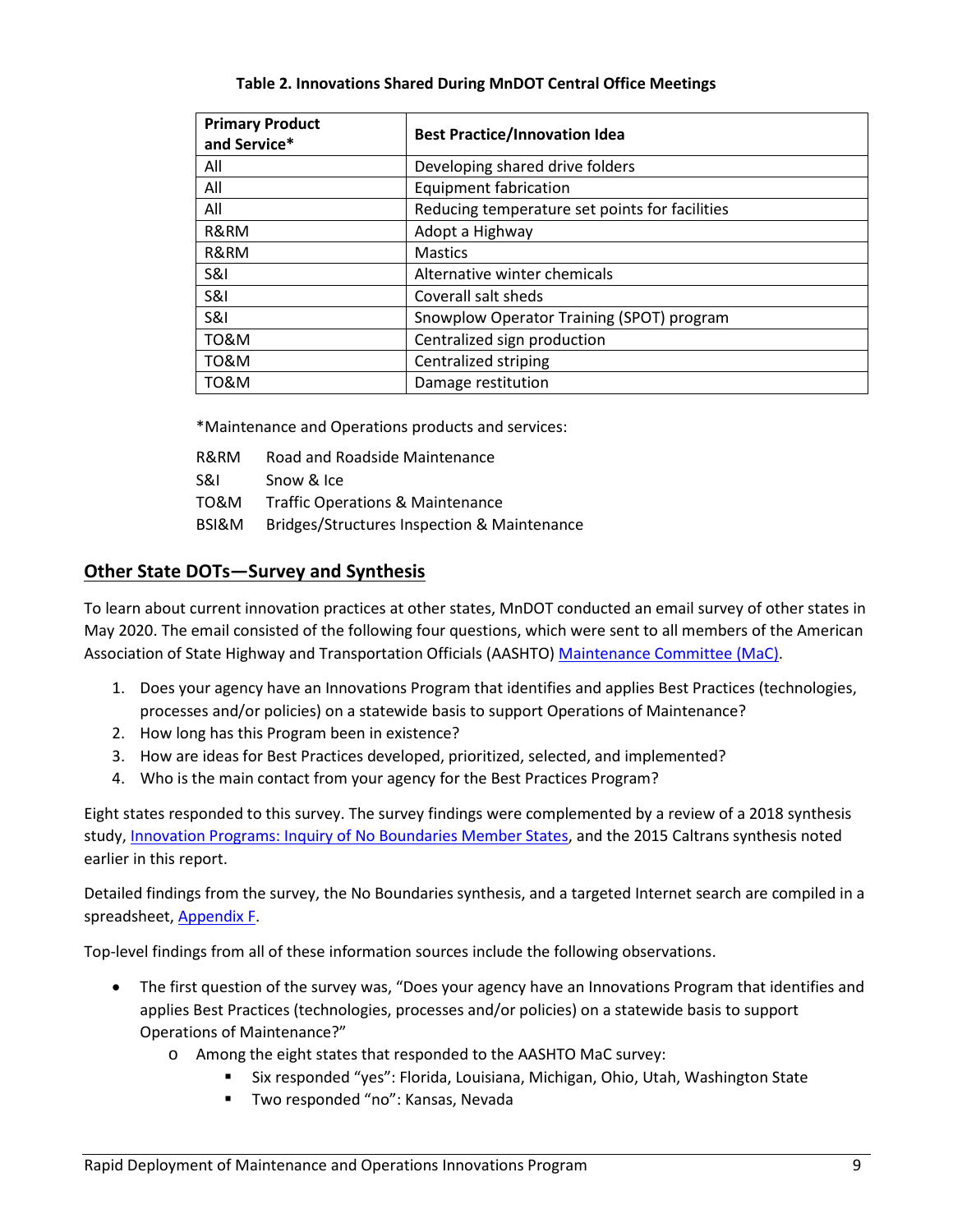- o Answers were inferred from the 2018 No Boundaries synthesis and the 2015 Caltrans synthesis. From these:
	- Six additional states were identified having programs: Arizona, Connecticut, Missouri, North Dakota, Pennsylvania, Wisconsin
- Some state programs that focus on showcasing innovations are long-established: Ohio DOT's Team Up showcase began in 1998; Connecticut's Creative Solutions Program was started in 2005 by the state's Local Technical Assistance Program; and Missouri's tool and equipment challenge began in 2007. In contrast, a number of states have programs that are around three years old (Louisiana, Utah, Washington State and Wisconsin).
- Innovation competitions are a common manifestation of innovation programs. Appendix F details the competitions in Connecticut, Ohio, Michigan and Missouri, including:
	- o Submission categories and rules
	- o Scoring rubrics
	- o Award categories
	- o Prizes (typically recognition among peers by agency leadership)
- States described how innovation efforts are structured and innovation is fostered in their organizations, particularly with respect to maintenance and operations:
	- o Michigan has statewide teams: a Statewide Maintenance Operations Alignment Team that meets monthly and a Maintenance Superintendent Alignment Team that meets quarterly. Stakeholders from each of the seven regions (maintenance engineers, maintenance garage personnel) share many issues, policies, procedures and guidelines, and they innovate best practices for common benefit.
	- o Ohio has an Office of Research and Implementation that "supports the entire agency, not just Operations of Maintenance." Moreover, its Maintenance Division has developed a maintenance manual that describes best practices for its activities.
	- o Utah has an Innovations group that is based out of its Research Division. There is an individual who is assigned as the Maintenance representative. This representative works with all of Utah's Maintenance Stations to help communicate and advance innovation throughout the Maintenance Division.
- North Dakota has an establishe[d Transportation Innovations Program](https://www.dot.nd.gov/business/innovate/) (TRIP), an ongoing program with multiple solicitations annually.
	- o Submitted ideas are reviewed and presented, with recommendations made to the North Dakota DOT Executive Office for final decision.
	- $\circ$  TRIP funding is limited to the same areas where agency funds may be used, as laid out under state law; for submissions that are roadway-related, North Dakota DOT attempts to utilize federal aid if possible.
	- o Per the [rules and submission guidelines,](https://www.dot.nd.gov/business/innovate/Call%20for%20Innovation%20Ideas.pdf) ideas must include a summary, problem statement, implementation approach (with target date), costs, and contact information.
- The federal **State Transportation Innovation Council (STIC)** aid program is a channel for states to use federal dollars for implementing innovations.